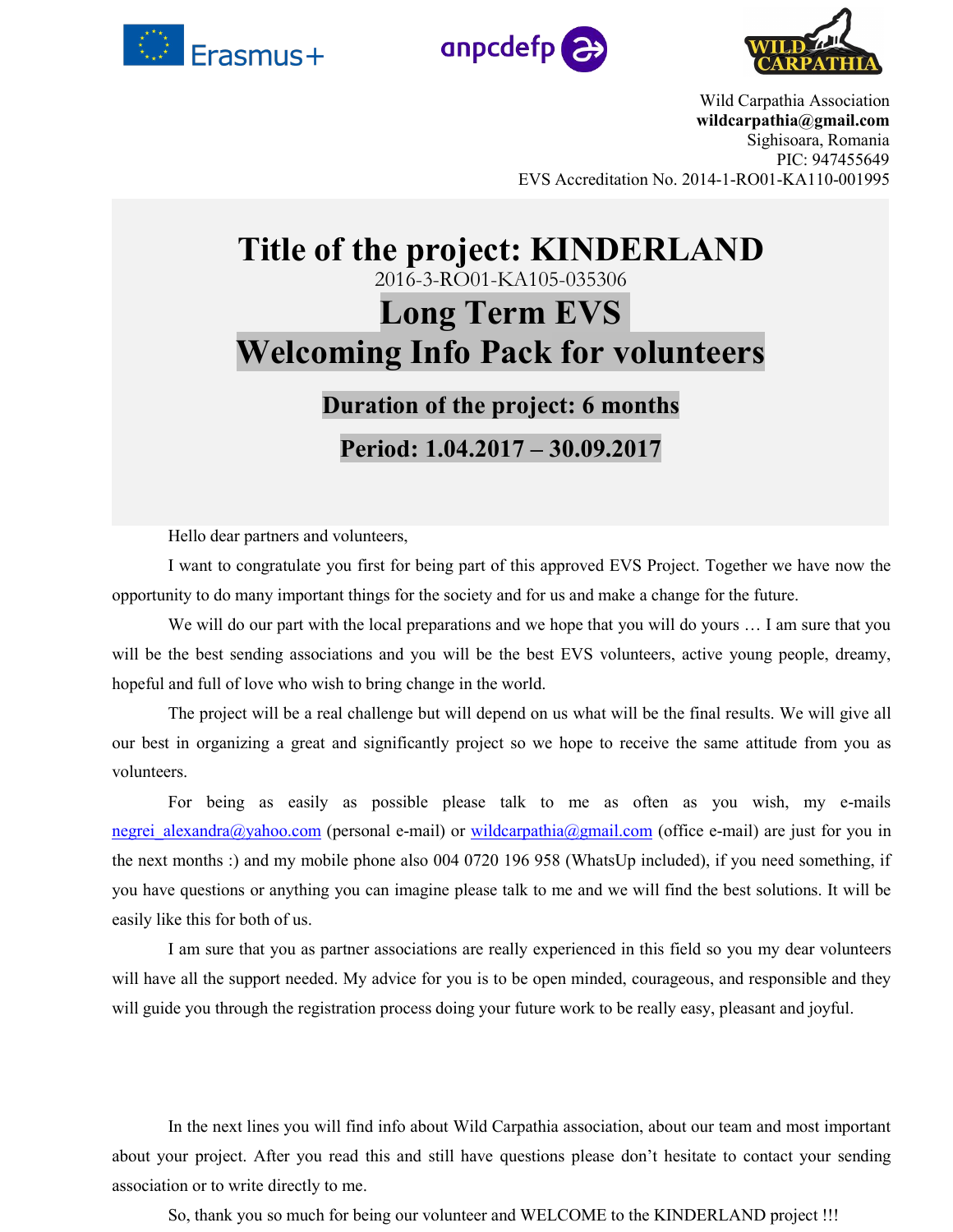





# **1. Dscription of** KINDERLAND **project**

"KINDERLAND" Is a project of mobility of young people, EVS, group stage hosted in:

- Sighisoara / RO in which will take part 8 young people from GR, IT, EE and MK (2 volunteers / country)
- Between 1st April 2017 30 September 2017

The 4 Sending Organisations (SO) are:

- "You in Europe" from Greece (GR)
- "Scambieuropei" from Italy
- SEIKLEJATE VENNASKOND from Estonia (EE)
- "Pavel Satev" from Makedonia (MK)

By "KINDERLAND" We aim to offer to the volunteers the opportunity to develop those skills useful:

a) to increase employability;

b) to accelerate the transition to a more active lifestyle

The proposed objectives of the project are characteristic for the experimental education:

1) Among the 8 volunteers EVS the development of attitudes / skills / basic knowledge & practical valuable in the context of a job and more active participation in the community

2) Among 120 children from Sighisoara, the development of non-formal learning program based on subjects from fairy tales

In summary, the activities of this project will be dedicated to the kindergartens and to the first classes kids. The volunteer's daily activities will be organized after their arrival based on a common agreement. The volunteers will also help the teachers in the kindergarten.

Another kind of activity of the project will be the development of "ERASMUS ROOMS" -painting the walls in kindergartens in Sighisoara, in Sighisoara Volunteer Center and, where appropriate, in the primary school or after-school centers with scenes from fairy tales, stories, legends, myths. The volunteers will elaborate, design and develop fundraising actions for paint & painting tools (including street actions like "flyer Strider" "flash mob ";" photo-voice "interactive public presentations, e-solutions)

The most important activity of the projectwill be the "Summer KIDS Festival". We already organized in the previous year 2 Summer Camps for kids so this year we wish to make itbigger. The volunteers together with our association members will develop the design for "festival" and all the support materials needed; will promote the vacancies at the "festival" and the recruitment / selection of children participants and will lead workshops during the festival based on the non-formal education methods.

The main results will generate impact learning.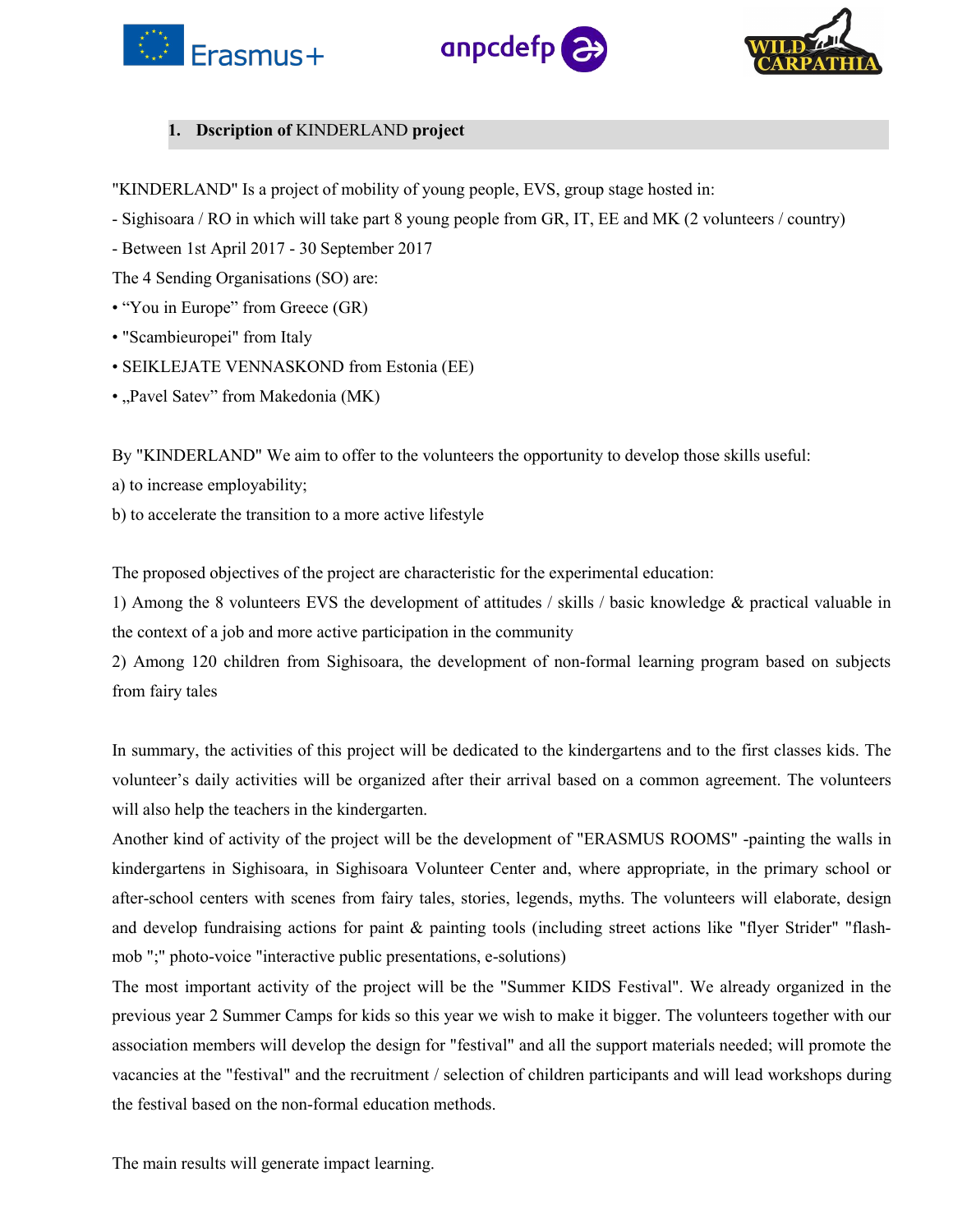





We anticipate that the long term impact will be generated by "KINDERLAND" on the personal development of the volunteers from GR, IT, EE and MK. After this project experience the volunteers will have all the necessary competences to work as individuals with openness to other cultures much different from the "home" and to accept the diversity around them.

KINDERLAND project is dedicated to those volunteers who wish to work with kids by becoming a teacher or a leader someday.

#### **2. About Wild Carpathia association**

Wild Carpathia is an NGO created in 2013 by a group of young people who wished to do everything necessary for changing the world and bringing hope in the people's life.

We are specialized in working with people on all ages in many fields connected with the human well being. Therefore we decided to apply on Erasmus + Program and give the opportunity for the foreign young people to join us also. As large is the team so are the results more meaningful.

This will be our 11th EVS project so we wish to improve our work and to make it as good as possible! Our team is really good prepared so we hope to gain like this a great reputation so in the future to organize many more projects. Our web-site is www.wildcarpathia.org.

We have a Facebook profile – Wild Carpathia - <https://www.facebook.com/wildcarpathia> - and the project page created by the EVS volunteers last year on a similar project title KIDSLAND <https://www.facebook.com/KIDSLAND-Sighisoara-EVS-project-1674935746076943/?fref=ts>

# **Office TEAM of Wild Carpathia**



Alexandra Negrei (Ada), EVS project coordinator - [negrei\\_alexandra@yahoo.com](mailto:negrei_alexandra@yahoo.com) Phone: 004 0720 196 958 Marina Medelete (Mede), EVS facilitator – [mede.wildcarpathia@gmail.com](mailto:mede.wildcarpathia@gmail.com) Mobile phone: 004 0741 796 259 Bogdan Negrei (Bogdan), EVS volunteers personal coach and psychologist, sport instructor, chiro-therapist [dannegrei@gmail.com](mailto:dannegrei@gmail.com) Mobile phone: 004 0733 01 01 88.

#### **3. Venue, Living & Volunteering Conditions**

#### **Accomodation**

During the stage the EVS volunteers will live in Sighisoara city, a city in the middle of Romania country, in one of the 2 shared houses that we have rent in (common bedrooms, 2, 3 or 4 persons) with other EVS volunteers on other projects of our association. In total starting with April we will have the benefit to host 30 international volunteers. If the volunteers will have any special personal needs concerning the accommodation please let me know as soon as possible in order to analyze the situation and check the available opportunities.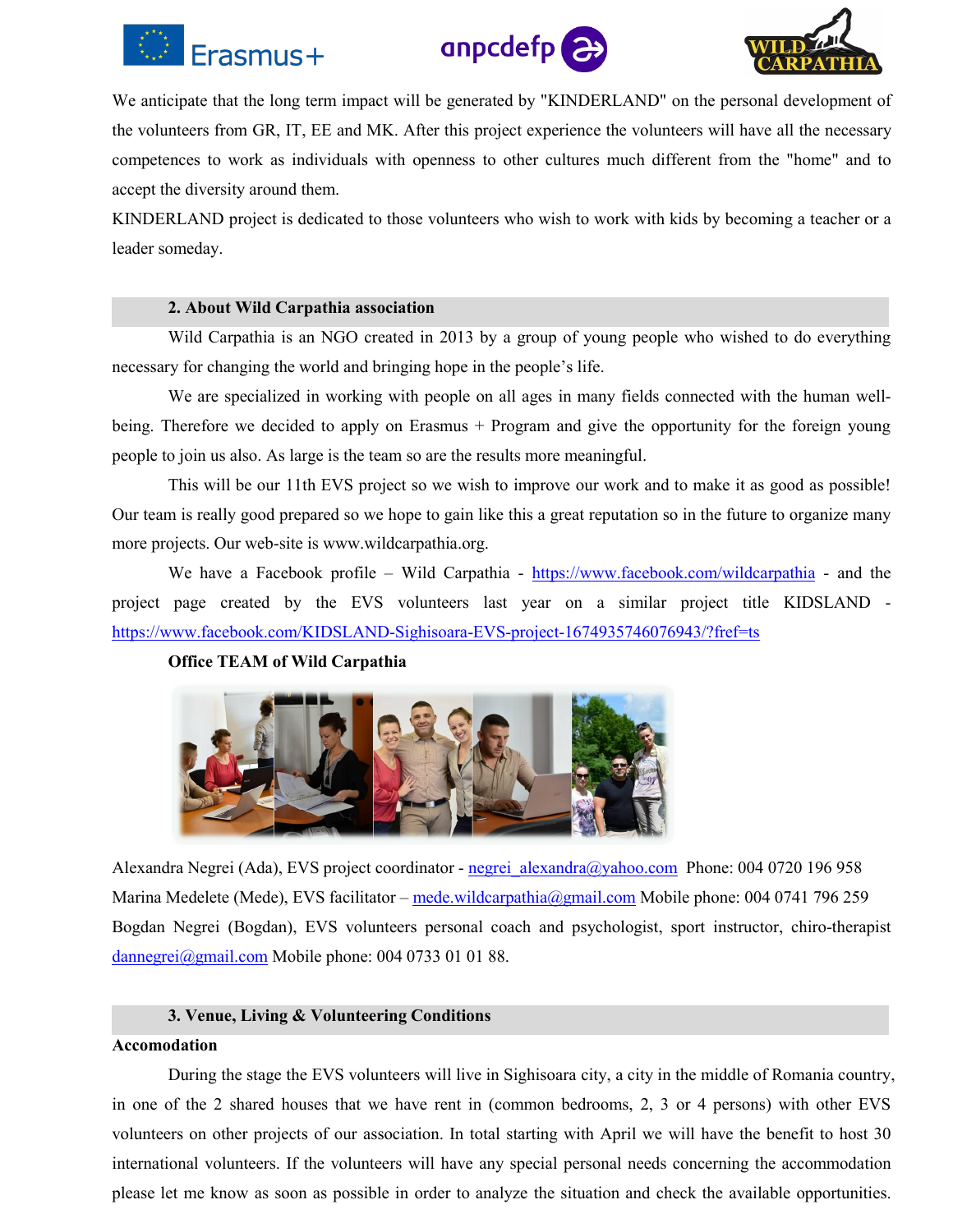





We will be happy to fulfill your wish as much as we can. The city is not so big, around 15000 inhabitants, so you will be walking to get to the office, at the medical cabinet or at the place where you will organize the activities. In any special case needed we will provide bus free passes cards. The accommodation place will have all the necessary elements, separate bedrooms by genders, bathrooms, equipped kitchen with everything necessary for preparing your food and free Wi-Fi.We will provide you with 1 round of bed sheets, pillows and blankets but please bring your own towels and everything that you consider that you will need specific for your stay here. Sighisoara isa turistic and historical place so it has benefits but also minuses, it's a citadel and the buildings are quite different for the rest of the country.



Sighisoara islocated in the historic region of [Transylvania.](https://en.wikipedia.org/wiki/Transylvania) Central [Sighișoara](https://en.wikipedia.org/wiki/Historic_Centre_of_Sighi%C8%99oara) has preserved in an exemplary way the features ofa small [medieval](https://en.wikipedia.org/wiki/Middle_Ages) fortified city. It has been listed by [UNESCO](https://en.wikipedia.org/wiki/UNESCO) as a World [Heritage](https://en.wikipedia.org/wiki/World_Heritage_Site) Site.

#### **Food & Pocket money**

For food the volunteers will receive 100 Euro/person/month. Monthly allowance will be 60 Euro/person/month.

# **What to bring**

We suggest you to bring with you your laptop, all kind of clothes, an unlock mobile phone in case you want it, to be able to buy for yourself a Romanian sim card, towels, traditional stuff from your country (food, sweets, presentation movies, etc.) for our first intercultural party and also special medicine if you need.

# **Transport**

For all the partners associations we have a maximum of 275Euro/person for both ways. We suggest you to find the best way of transportation and also check the prices, every cent over this amount will be covered by the volunteers.

Please contact me before buying the tickets.

If you need our help please let me know and we will look together for the best solution.